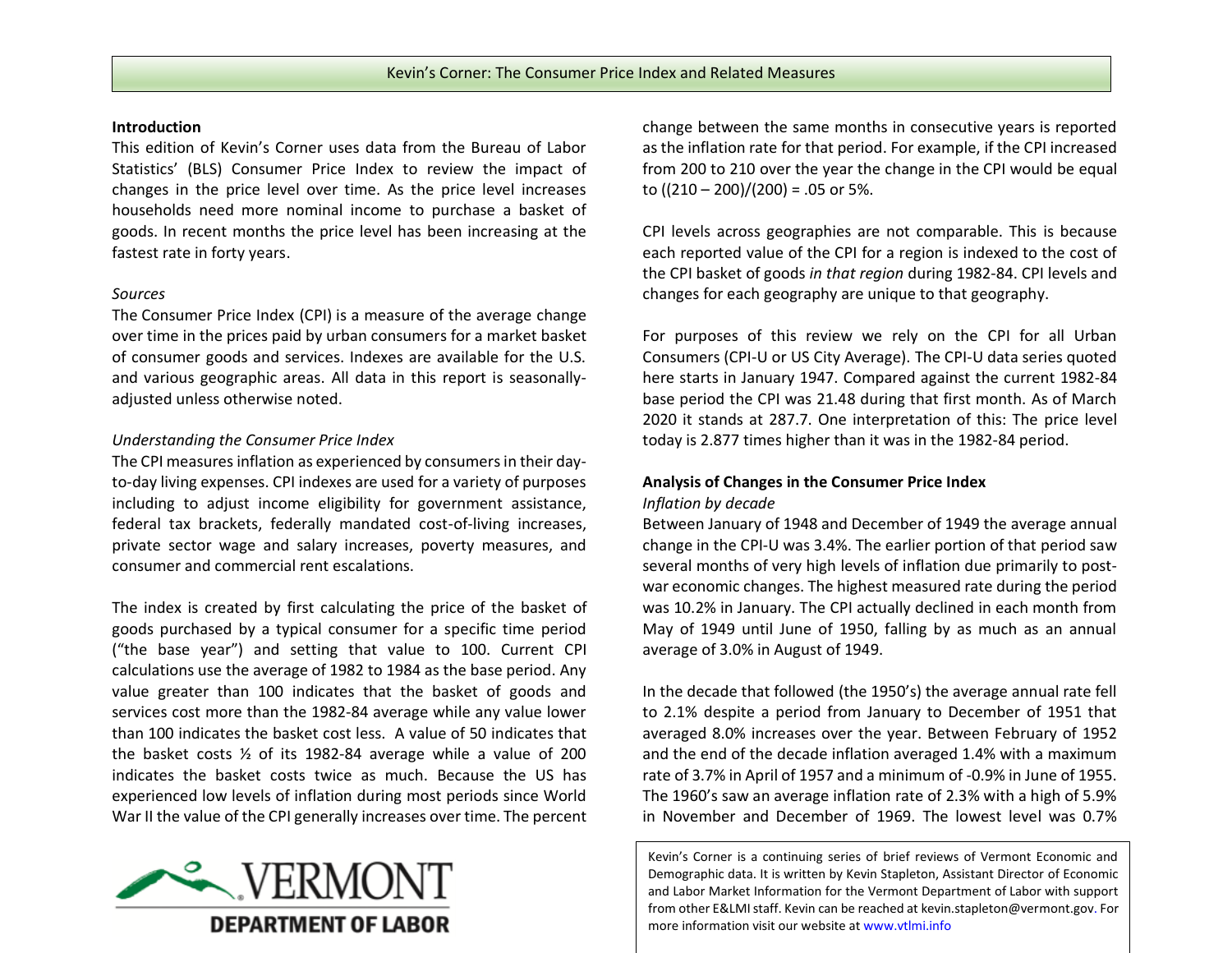between November of 1961 and January of 1962. The period from 1960 to December of 1965 saw an average rate of 1.3%. Between 1966 and December of 1969 that average climbed to 3.9%, an increase generally attributed to spending on the Vietnam war.

The United States experienced its highest sustained rates of inflation during the 1970s, a period when the CPI increased by an average of 7.1% over the year each month. The lowest rate was 2.9% in August of 1972 while the highest rate 13.3% in December of 1979. Between February of 1974 and April of 1975 inflation never fell below 10.0%. At the end of the decade the rate remained above 10% for 32 months between March of 1979 and April of 1981. Since the 1970s we have seen an overall decline in inflation each decade up to the 2020's.

While the early part of the 1980's was characterized by high inflation, by November of 1982 the rate fell below 5.0% where it stayed until April of 1989. Overall, the average rate of inflation throughout the 1980s was 5.6%. The highest rate was 14.6% in both March and April of 1980. The lowest rate was 1.2% in December of 1986.

Throughout the decade of the 1990s the rate averaged 3.0% with a high of 6.4% in October of 1990 and a low of 1.4% in February, March, April and September of 1998. The 2000's saw the average rate decline to 2.6% with a high of 5.5% in July of 2008. Within 6 months of that high, inflation fell to or below zero for the eight months from December of 2008 to October of 2009 during a recession that was, at the time, the deepest since the Great Depression.

The 2010's saw the lowest inflation rates since World War II. The highest rate over the decade was 3.8% in August and September of 2011. The lowest rate was -0.2% in January 2015. February and April 2015 (-0.1%) were the only other months below zero.



| <b>Decade</b> | <b>Starting</b><br><b>CPI</b> | Average<br><b>Inflation</b> | <b>Highest</b><br><b>Inflation</b> | Lowest<br><b>Inflation</b> |
|---------------|-------------------------------|-----------------------------|------------------------------------|----------------------------|
| 1947-49       | 21.48                         | 3.4%                        | 10.2%                              | $-3.0%$                    |
| 1950s         | 23.51                         | 2.1%                        | 9.6%                               | $-2.1%$                    |
| 1960s         | 29.37                         | 2.3%                        | 5.9%                               | 0.7%                       |
| 1970s         | 37.9                          | 7.1%                        | 13.3%                              | 2.9%                       |
| 1980s         | 78.0                          | 5.6%                        | 14.6%                              | 1.2%                       |
| 1990s         | 127.5                         | 3.0%                        | 6.4%                               | 1.4%                       |
| 2000s         | 169.3                         | 2.6%                        | 5.5%                               | $-2.9%$                    |
| 2010s         | 217.5                         | 1.8%                        | 3.8%                               | $-0.2%$                    |
| 2020s         | 258.7                         | 3.5%                        | 8.6%                               | 0.2%                       |

*Table 1: CPI-U and Inflation by Decade (1982-84 base)*

#### *Pandemic-Era Inflation*

In the early months of 2020 the rate hovered around 2.0%. It fell below 2.0% from March 2020 to February 2021, after which it started a steady rise that continued through March 2022. The three months of 2022 have seen rates of 7.5%, 7.9% and 8.5% respectively, the first three month period with rates above 7.0% since 1982.

*Chart 1: Change in the CPI, January 2020 - Present*



Kevin's Corner is a continuing series of brief reviews of Vermont Economic and Demographic data. It is written by Kevin Stapleton, Assistant Director of Economic and Labor Market Information for the Vermont Department of Labor with support from other E&LMI staff. Kevin can be reached a[t kevin.stapleton@vermont.gov.](mailto:kevin.stapleton@vermont.gov) For more information visit our website at www.vtlmi.info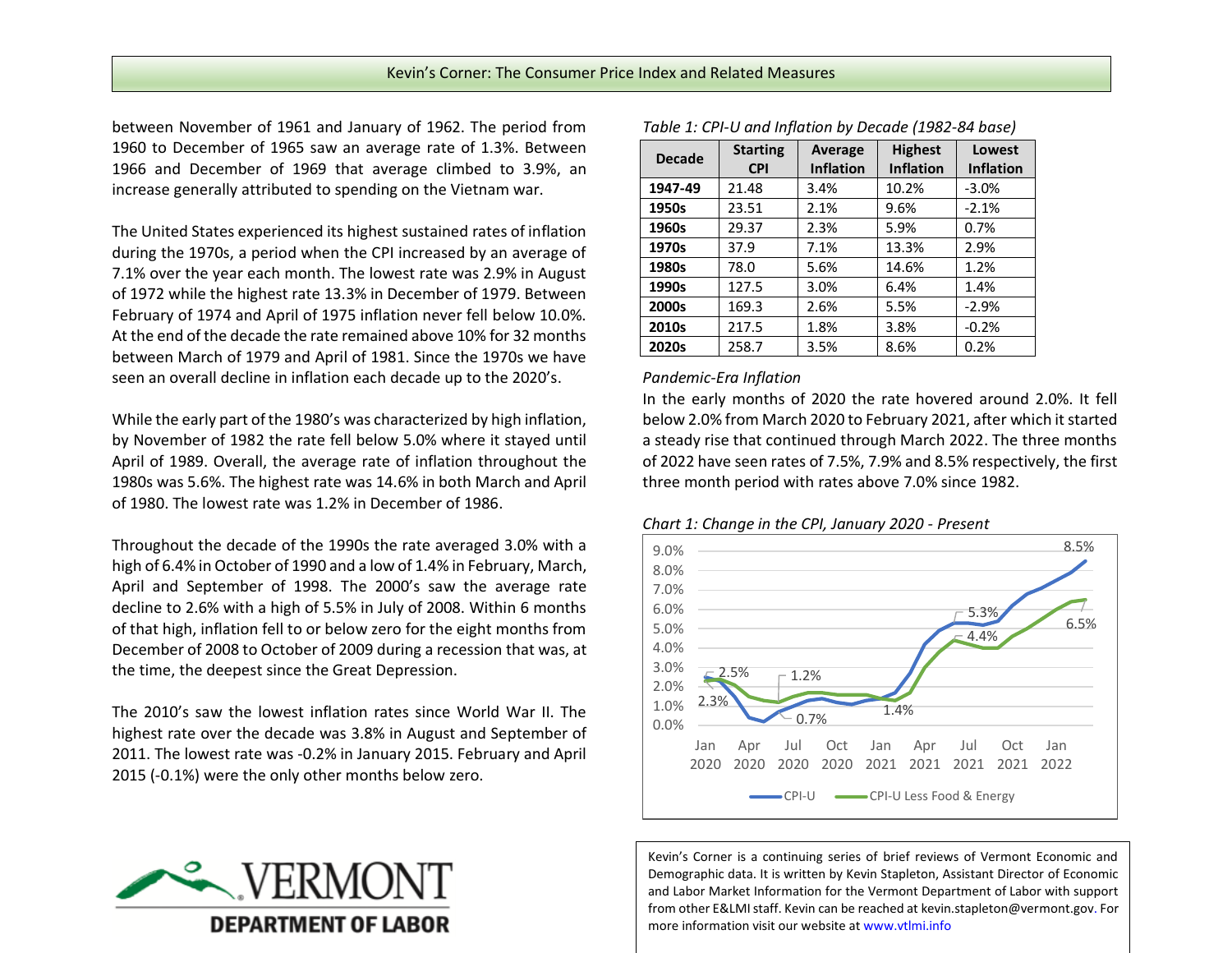# *Recent Component Changes Within the CPI*

The CPI aggregates price changes for a wide range of items into a single index. In a given period it's likely that some items in the basket will become more expensive while others become less. When items that constitute a large share of monthly spending in the basket of goods experience large price changes, those changes can significantly impact the price of the basket and therefore the value of the CPI. Food and Energy are both a large share of monthly spending. The prices of these two items are also highly volatile.

In March 2022 the CPI increased 8.5%, driven in part by large increases in the costs of food and energy. Food prices increased 8.8% including Meat, Fish, Poultry & Eggs (+13.7) and Cereals and Bakery Products (+9.4%). Of interest, while food purchased to be consumed at home increased 10.0%, food purchased for consumption away from home (at restaurants, for example) only increased 6.9%.

| <b>CPI-U</b>                       | 8.5%  |
|------------------------------------|-------|
| Food                               | 8.8%  |
| Meat, Fish, Poultry and Eggs       | 13.7% |
| <b>Cereals and Bakery Products</b> | 9.4%  |
| Food for home                      | 10.0% |
| Food away from home                | 6.9%  |
| Energy                             | 32.0% |
| Fuel Oil                           | 70.1% |
| Gasoline                           | 48.0% |
| Electricity                        | 13.5% |
| Natural Gas                        | 11.1% |
| CPI minus food and energy          | 6.5%  |



Energy prices were a larger contributor to the elevated March CPI. Overall, prices in energy increased 32.0% over the year. Fuel oil prices increased 70.1% while gasoline prices increased 48.0%. Electricity and piped natural gas prices increased by 13.5% and 11.1% respectively.

Removing these volatile components from the CPI, the index grew at a slightly more modest 6.5% over the year in March of 2022. A steep increase in the cost of automobiles (+12.5% for new vehicles and 35.3% for used cars and trucks) was offset somewhat by slower growth in the price of medical care services (+2.9%), rent of primary residence (+4.4%), motor vehicle maintenance and repair (+4.9%) and motor vehicle insurance (+4.2%).

### **Northeast Region CPI**

The Bureau of Labor Statistics' Northeast Region includes the New England states, New York, New Jersey, Pennsylvania, Puerto Rico and the US Virgin Islands. The CPI for the region increased 7.3% over the year in March, the largest since December 1981 and slightly below the national rate of 8.5%. Less food and energy the rate was 5.0%. Driven in large part by higher gas prices, the energy index jumped 34.4% over the year. The food index increased 7.6%.

The New England division of the Northeast Region experienced an over-the-year increase of 7.4% while the Middle Atlantic division saw an increase of 7.2%.

# **Other Measures of Changes in Price Level**

*The Producer Price Index*

In addition to the Consumer Price Index the Bureau of Labor Statistics also publishes the Producer Price Index (PPI). Similar to the CPI in method and design, the PPI measures the average change over time in the selling prices received by domestic producers for their output.

Kevin's Corner is a continuing series of brief reviews of Vermont Economic and Demographic data. It is written by Kevin Stapleton, Assistant Director of Economic and Labor Market Information for the Vermont Department of Labor with support from other E&LMI staff. Kevin can be reached a[t kevin.stapleton@vermont.gov.](mailto:kevin.stapleton@vermont.gov) For more information visit our website at www.vtlmi.info